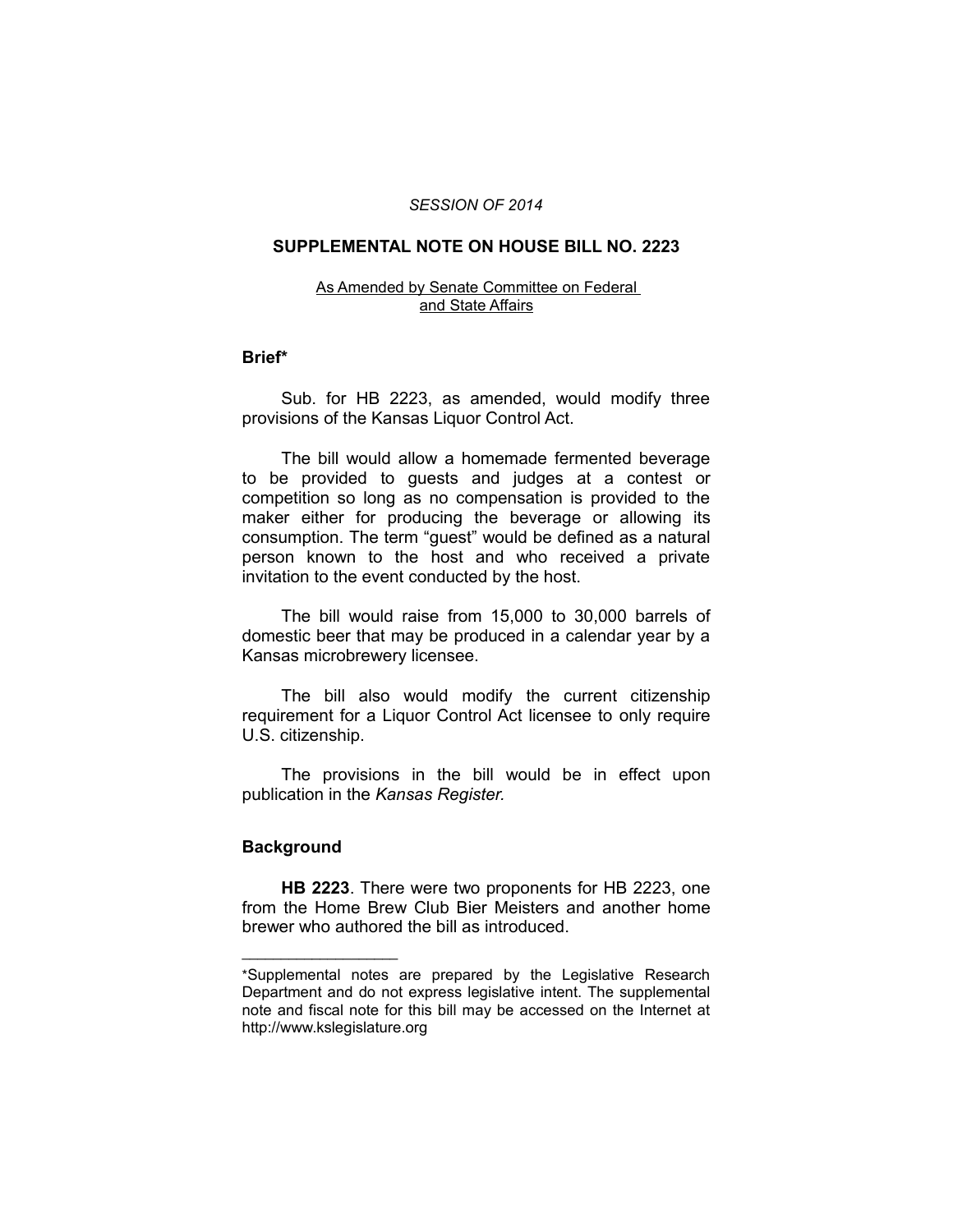Testifying in opposition to the bill as introduced were the Director of Alcoholic Beverage Control (ABC) and a representative of the Kansas Beer Wholesaler's Association.

The House Committee asked the proponents to meet with the Director of ABC and to find compromise language that the Director would find acceptable. The House Committee adopted the provisions in a substitute bill, after review by the Director of ABC, that would allow the home brewers to accomplish much of what they sought in the original bill, namely tasting and judging events where their beverages might be shared and rated by other persons.

The Senate Committee amended Sub. for HB 2223 by modifying the bill as passed by the House, and by adding provisions from two other bills previously considered.

First, the Senate Committee moved the new provisions of Sub. for HB 2223 concerning home brewers' guests and tastings to modify a different section of current law.

Second, the Senate Committee added provisions from SB 346, as passed by the Senate, increasing the annual beer production limit for microbreweries from 15,000 barrels to 30,000 barrels.

Third, the Senate Committee struck a current licensing requirement that any person seeking a license under the Kansas Liquor Control Act must wait 10 years after becoming a U.S. citizen. The provision requiring only U.S. citizenship, with no subsequent waiting period, had been included in 2013 SB 203, as well as other bills considered previously by the Legislature, but was never enacted.

Finally, the Senate Committee made the effective date of the bill upon publication in the *Kansas Register*.

The fiscal note provided by the Division of the Budget reported that the Department of Revenue estimated the HB 2223, as introduced, would increase its FY 2014 expenditures